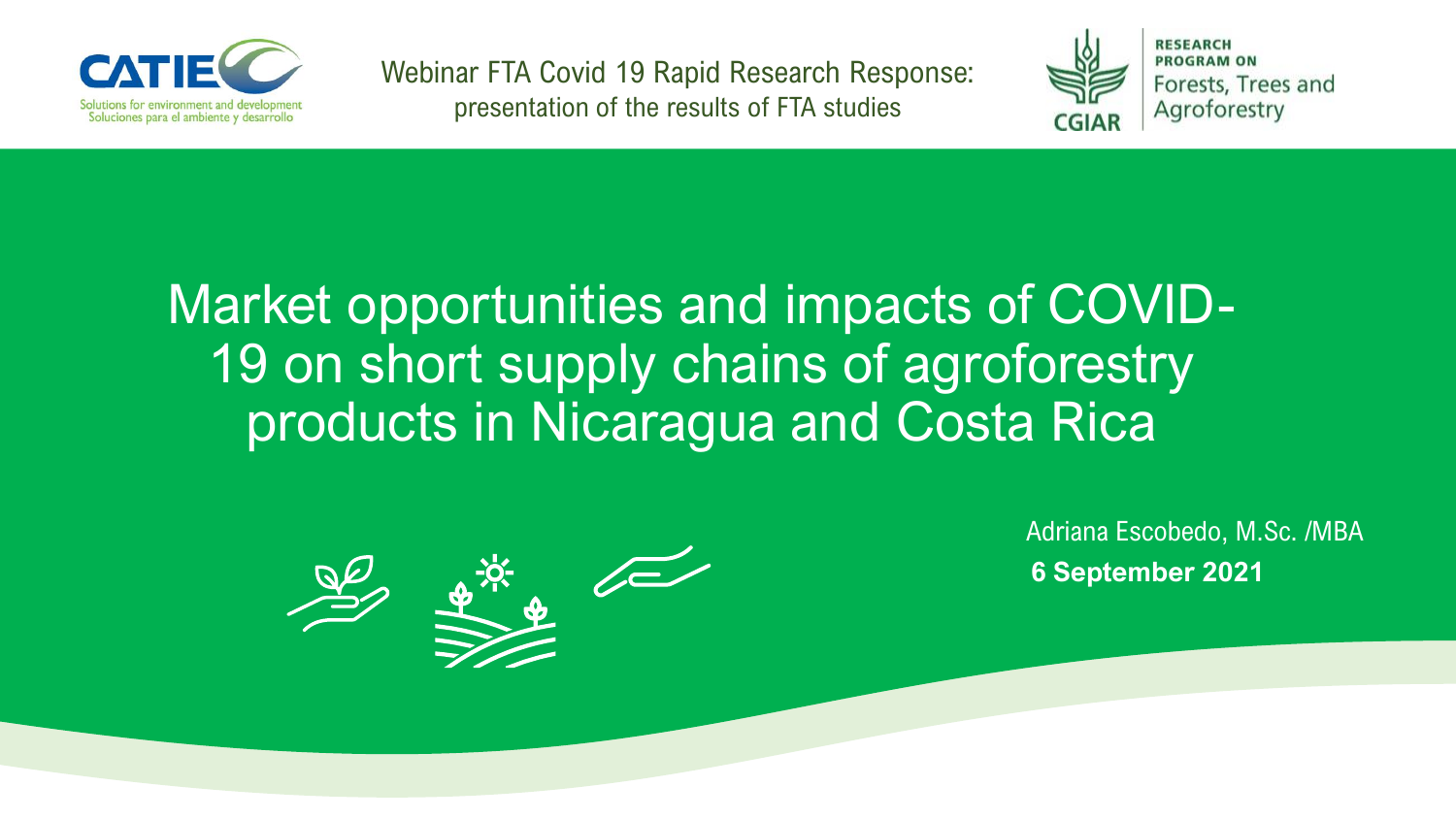### **What did we want to know?**

#### **COVID 19 context**

Changes in the interaction between *offer - demand* and the *consumer behavior* in the Agrifood value chain (global markets)

However, *local fresh food markets* still largely unknown Agroforestry systems offer an opportunity to *strengthen short agri-food supply chain*

#### **Short food supply chains**

"It's a mechanism to satisfy the demands of proximity markets. Key features: sustainability, trust, equality and growth in agricultural, food, business, social and heath" (F.Galli, G. Brunori (eds.) (2013) ; FAO 2015

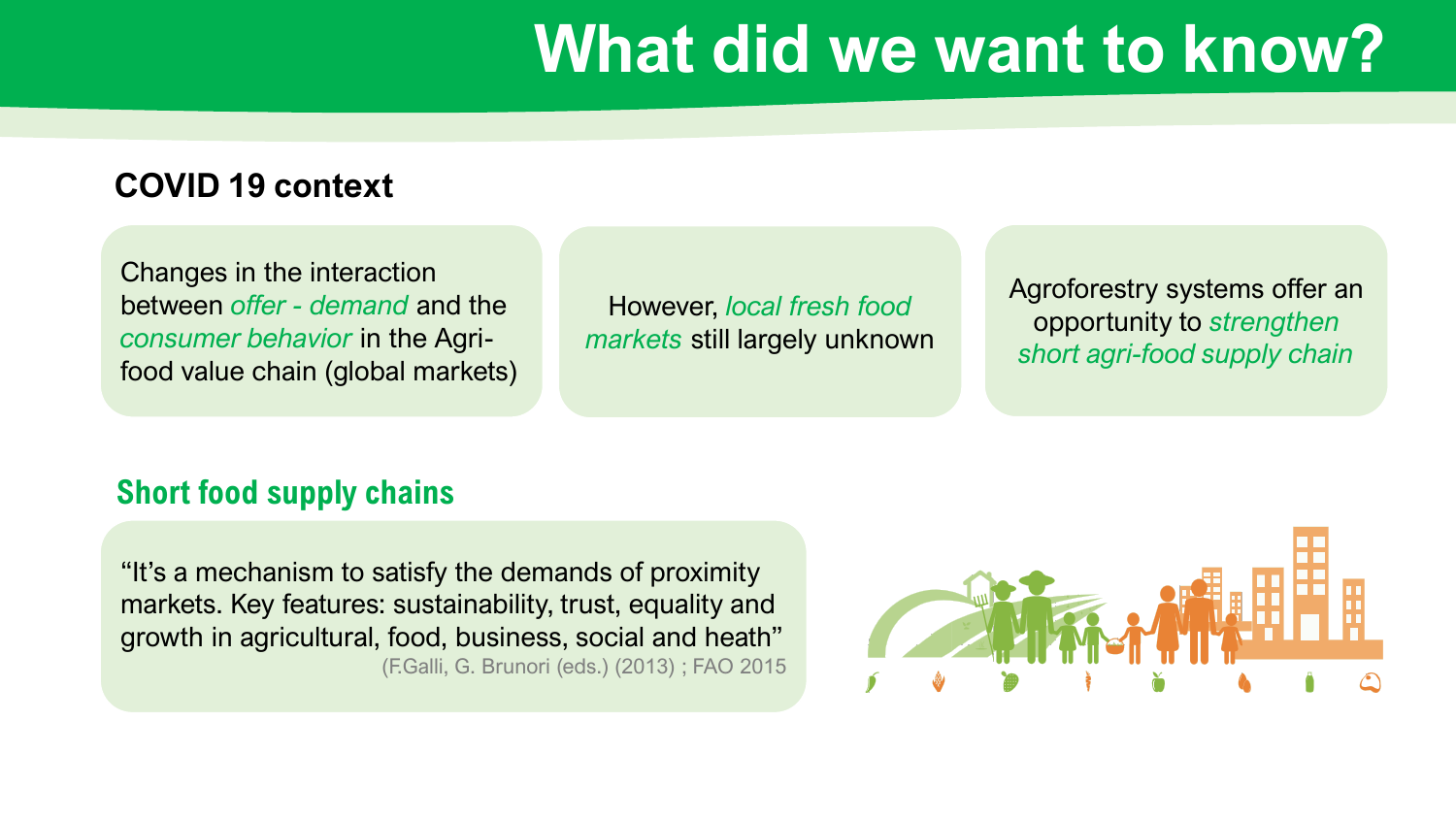# **What did we do?**



#### **Main objective**

Identify market opportunities and impacts of the COVID-19 pandemic on short supply chains of agroforestry products in Nicaragua and Costa Rica.

|                | <b>Offer and</b><br>demand analysis | 20 AFS farms / 40<br><b>Local business</b> | Local connection offer and demand<br>/ markets opportunities |
|----------------|-------------------------------------|--------------------------------------------|--------------------------------------------------------------|
|                |                                     |                                            |                                                              |
| 2 <sup>1</sup> | <b>Consumer</b><br>trends           | 2.738 responses<br>(58.8% women)           | Consumer buying behavior of fresh<br>products / requirements |
|                |                                     |                                            |                                                              |
| $\overline{3}$ | <b>COVID-19</b><br><b>impacts</b>   | Same actors                                | Affected by regulations,<br>consequences                     |
|                |                                     |                                            |                                                              |

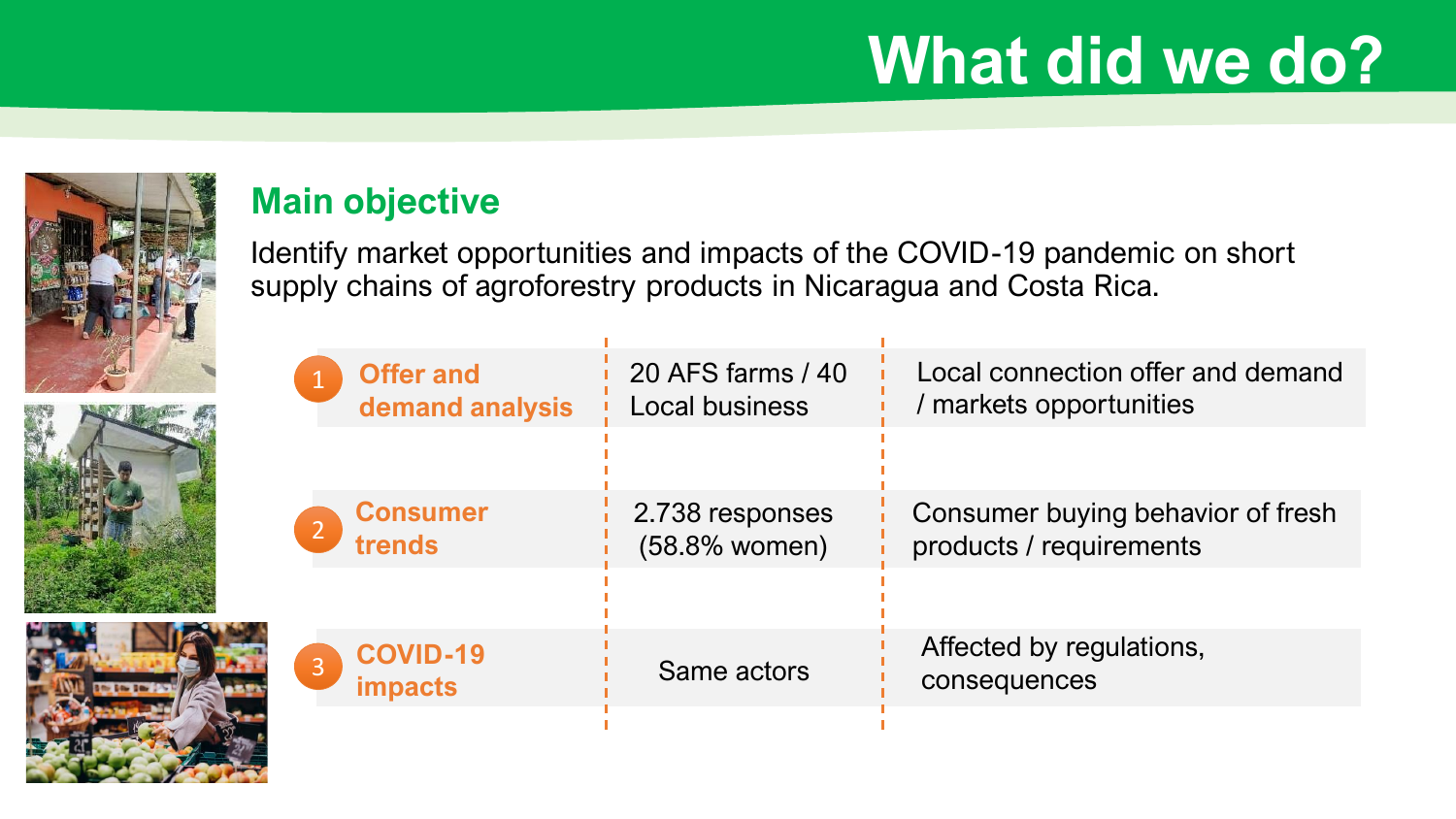# **What did we find?**

#### **The purpose was not to compare countries, but both countries are similar in…**

**Offer / supply -AFS Farms** 



- *High diversification* at AFS farms (around 22 64 agroforestry products)
- Roughly half the production is *for sale* (NIC: 61% CR: 57.4%)
- *High variability* between farms (yields, cost, prices, channels markets) = lower competitiveness

**Demand -Local business-** $(\overline{(\hspace{.03cm}\overline{(\hspace{.03cm}\overline{(\hspace{.03cm}\overline{(\hspace{.03cm}\overline{(\hspace{.03cm}\overline{(\hspace{.03cm}\overline{(\hspace{.03cm}\overline{(\hspace{.03cm}\overline{(\hspace{.03cm}\overline{(\hspace{.03cm}\overline{(\hspace{.03cm}\overline{(\hspace{.03cm}\overline{(\hspace{.03cm}\overline{(\hspace{.03cm}\overline{(\hspace{.03cm}\overline{(\hspace{.03cm}\overline{(\hspace{.03cm}\overline{(\hspace{.03cm}\overline{$ EI

- *Disconnection* between products demanded and local production
- *Markets opportunities* for unsatisfied demand and for new products (fresh and value added)
- Requirements: hygiene, quality, freshness, and low pesticide use (or none)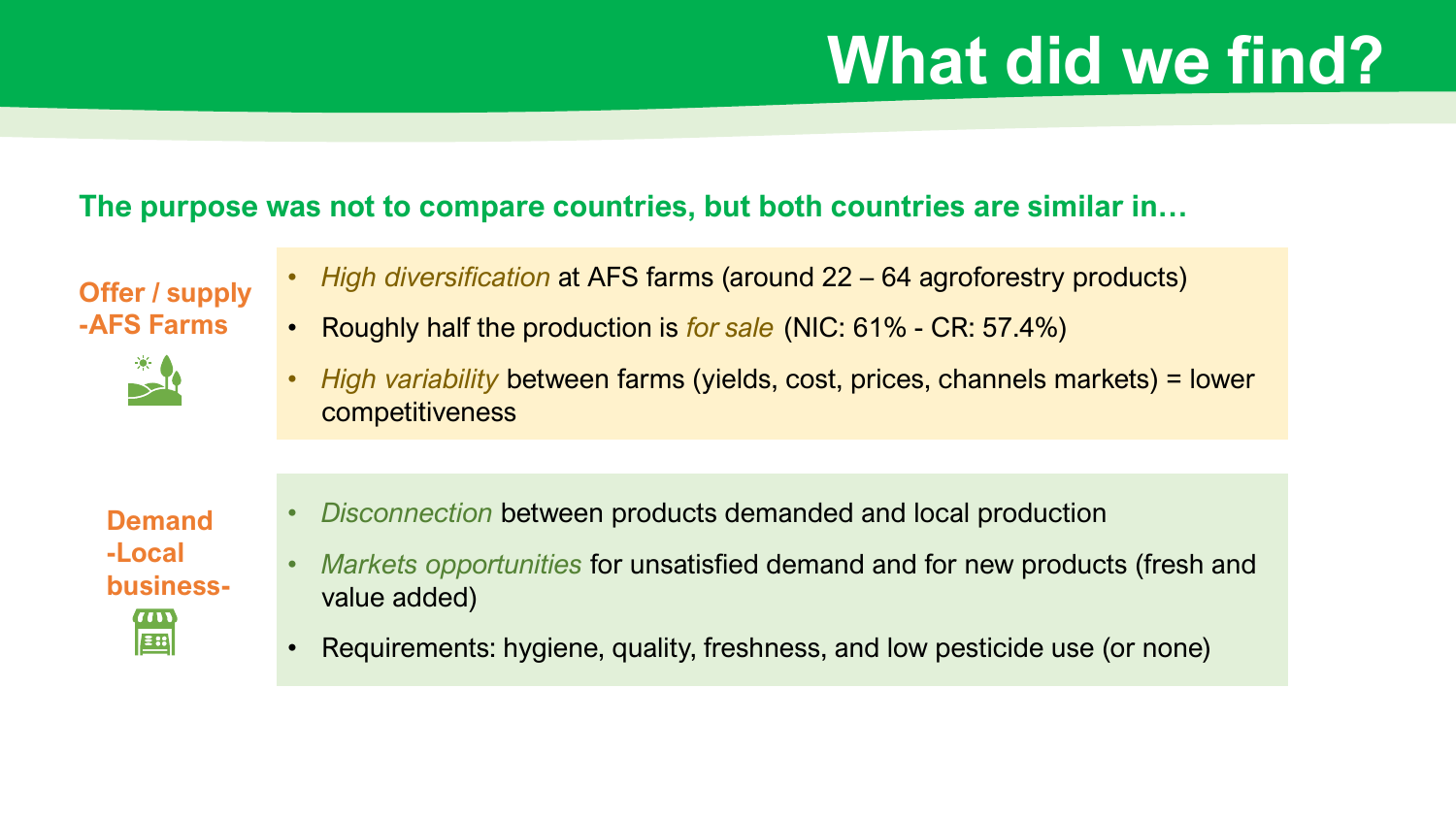# **What did we find?**

• Higher buying preference from local producers (NIC: 79.4%; CR: 86%)

**Consumer trends**



- Family income (p < 0.0001) in CR and residency (p < 0.0008) in NIC were good predictors of buying behavior
- Same fresh products different marketplaces
	- *" I don't know where they can buy or how I can buy local products*"

#### **COVID-19 impacts**



- **Regulations:** mobility restriction, border closures, biosecurity, and business closed
- **Consequences**
- **Farms:** sales decreased (+30%) and supply costs increased (+30%)
- **Local business:** sales decreased (+30%) and fresh products' prices increased  $(+30\%)$ .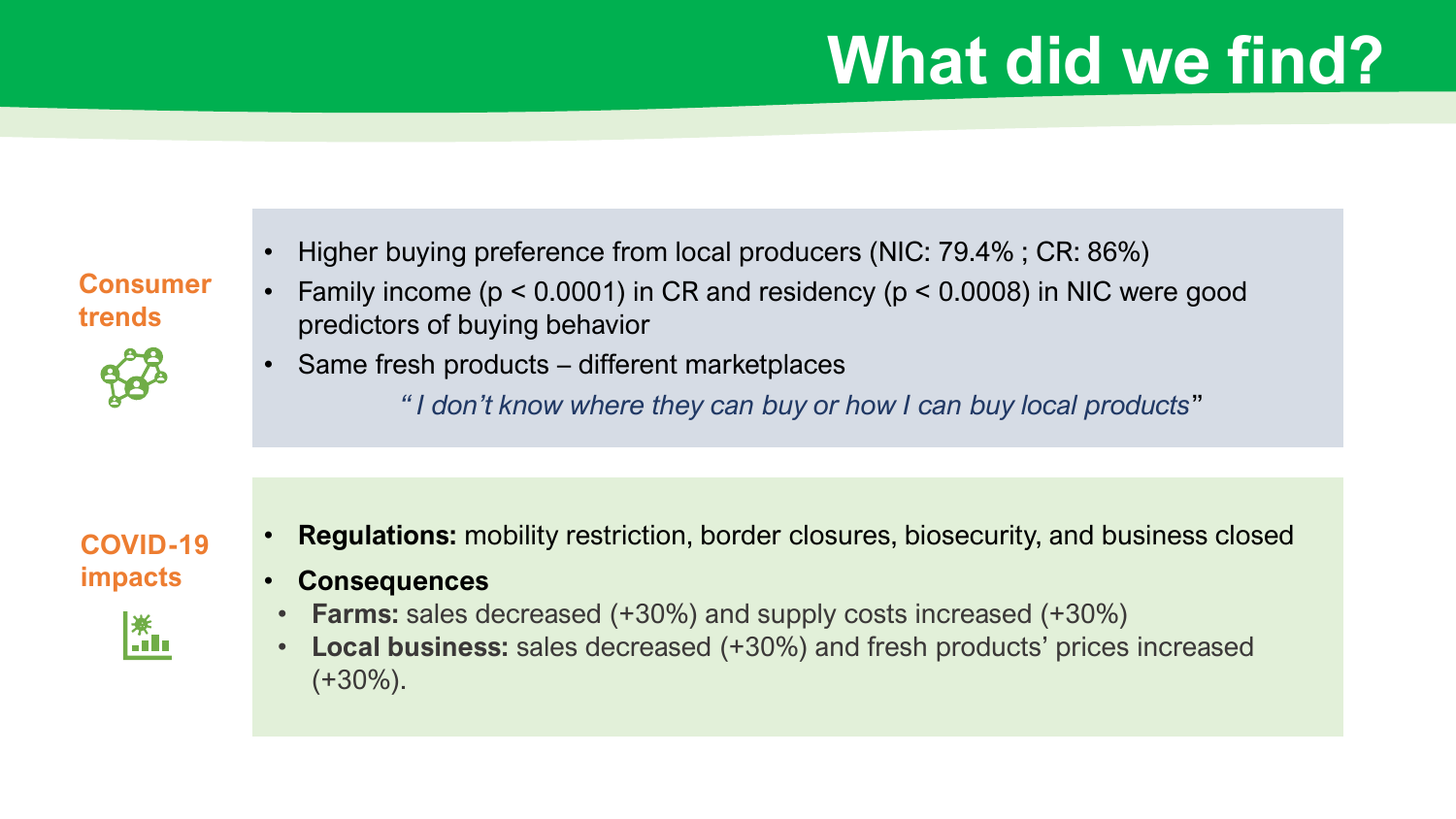# **What did we learn?**







### **We have a lot of challenges (old and new) in our new context**



Develop innovative and efficient mechanisms to connect offer and demand (TICs)